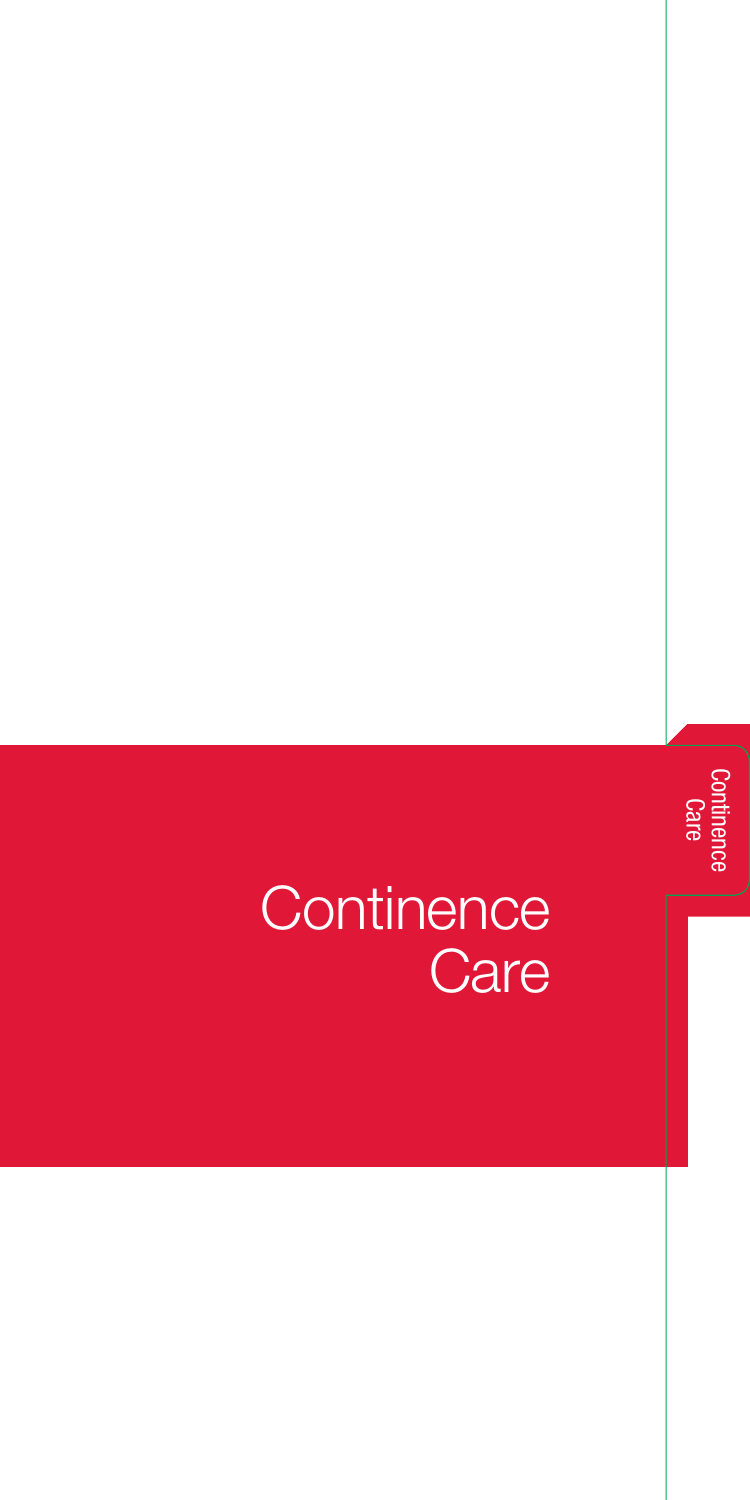### Hollister Continence Care

# People First. Resource Center.

# An online resource fo

- » clinical information
- » product education
- » lifestyle tips
- user stories, and more

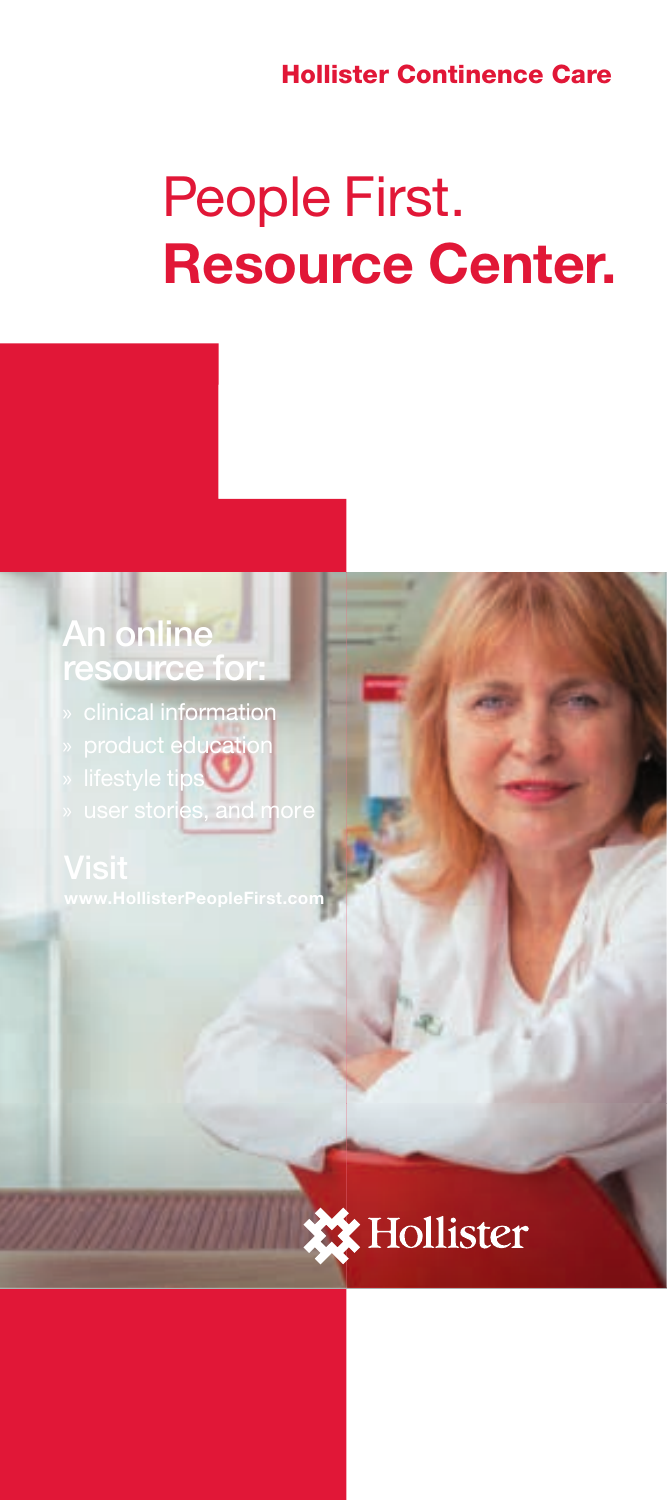## Table of Contents • Continence Care

| Bedside Drainage Collection System with Anti-Reflux Valve84 |
|-------------------------------------------------------------|
|                                                             |
|                                                             |
|                                                             |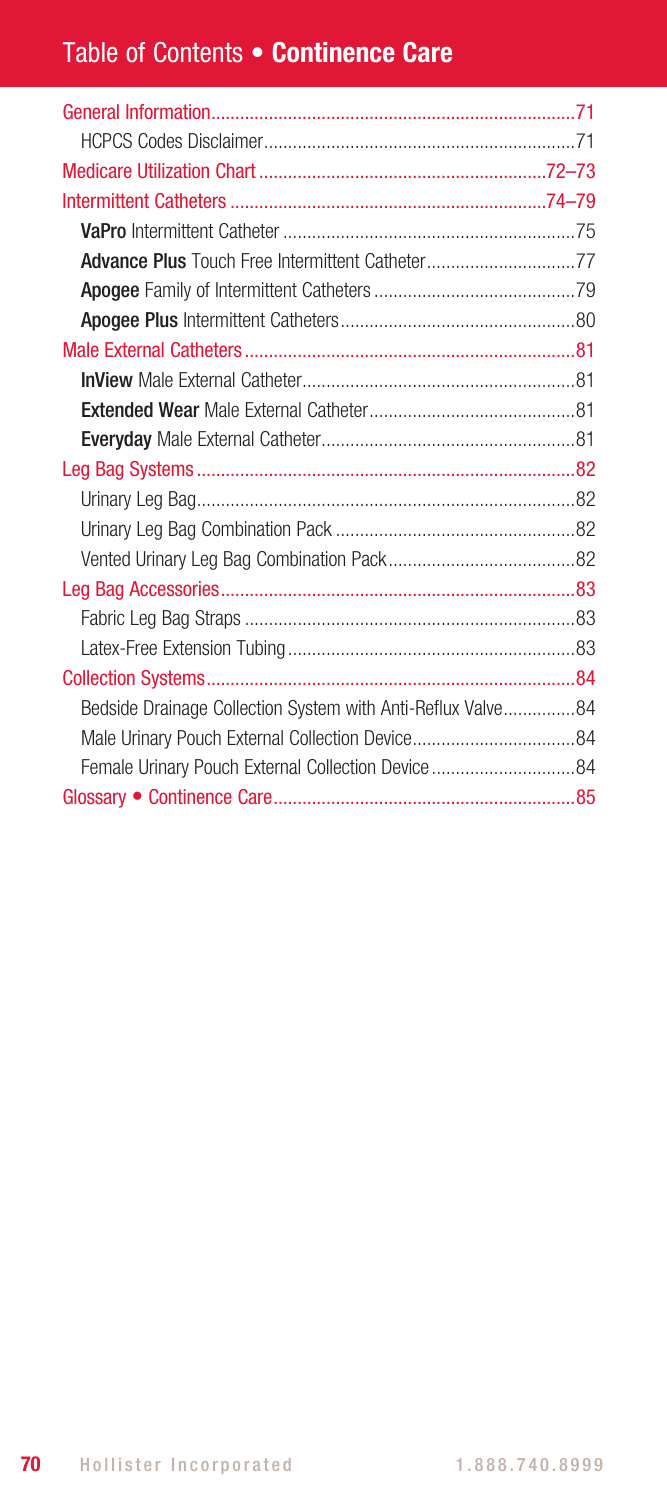#### HCPCS Codes Disclaimer

The reimbursement information provided herein is intended to provide general information concerning coding of Hollister products only. Hollister does not guarantee coverage or payment for any products. The ultimate responsibility for proper coding, satisfying reimbursement requirements, and obtaining reimbursement remains with the provider. Coding and coverage policies and guidelines are complex, can vary from one carrier or region to another, and are updated frequently. Providers should check with their local carriers or intermediaries often and should consult with counsel, a reimbursement specialist, and/or the DMECS website for any coding, coverage, reimbursement, or billing questions.

*HCPCS codes shown in this Product Catalog are current as of 1-9-14.*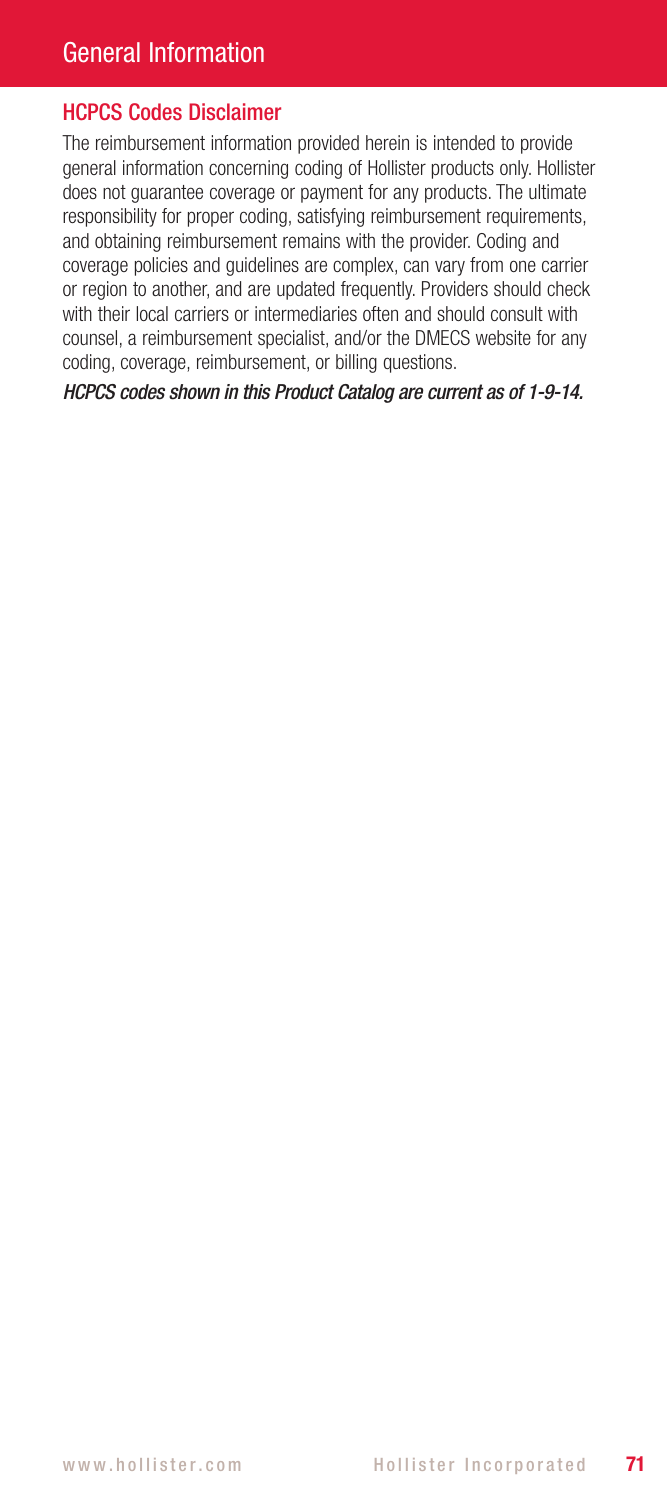## Medicare Utilization Chart

### Medicare's Usual Maximum Quantity for Urological Supplies

The quantity of urological supplies needed by a patient is determined by many factors. There will be variation according to individual need and their needs may vary over time. The table below lists the maximum number of items/units of service that are medically necessary. The actual quantity needed for a particular patient may be more or less than the amount listed. The medical necessity for use of a greater quantity of supplies than the amounts listed must be clearly documented in the patient's medical record, and must be available upon request.

#### *Per LCD for Urological Supplies (L5080), NHIC effective 12-15-13.*

| <b>HCPCS</b> | <b>Long Description</b>                                                                                                                                                 | Quantity         |
|--------------|-------------------------------------------------------------------------------------------------------------------------------------------------------------------------|------------------|
| A4217        | Sterile water/saline, 500 mL                                                                                                                                            |                  |
| A4310        | Insert tray without drainage bag and without<br>catheter (accessories only)                                                                                             | 1 tray/insertion |
| A4311        | Insertion tray without drainage bag with indwelling<br>catheter, foley type, two-way latex with coating (Teflon,<br>silicone, silicone elastomer, or hydrophilic, etc.) | 1 tray/insertion |
| A4312        | Insertion tray without drainage bag with indwelling<br>catheter, foley type, two-way all silicone                                                                       | 1 tray/insertion |
| A4313        | Insertion tray without drainage bag with indwelling<br>catheter, foley type, three-way, for continuous irrigation                                                       | 1 tray/insertion |
| A4314        | Insertion tray with drainage bag with indwelling<br>catheter, foley type, two-way latex with coating (Teflon,<br>silicone, silicone elastomer, or hydrophilic, etc.)    | $1$ ea/mo        |
| A4315        | Insertion tray with drainage bag with indwelling<br>catheter, foley type, two-way, all silicone                                                                         | 1 ea/mo          |
| A4316        | Insertion tray with drainage bag with indwelling<br>catheter, foley type, three-way, for continuous irrigation                                                          | 1 ea/mo          |
| A4320        | Irrigation tray with bulb or piston syringe, any purpose                                                                                                                | ⋇                |
| A4321        | Therapeutic agent for urinary catheter irrigation                                                                                                                       | $\ast$           |
| A4322        | Irrigation syringe, bulb, or piston, each                                                                                                                               | 米                |
| A4326        | Male external catheter with integral<br>collection chamber, any type, each                                                                                              | 米                |
| A4327        | Female external urinary collection device; meatal cup, each                                                                                                             | 1 ea/wk          |
| A4328        | Female external urinary collection device; pouch, each                                                                                                                  | 1 ea/day         |
| A4331        | Extension drainage tubing, any type, any length, with<br>connector/adapter, for use with urinary leg bag or<br>urostomy pouch, each                                     |                  |
| A4332        | Lubricant, individual sterile packet, each                                                                                                                              | $200$ ea/mo      |
| A4333        | Urinary catheter anchor device, adhesive skin<br>attachment, each                                                                                                       | 3 ea/wk          |
| A4334        | Urinary catheter anchoring device, leg strap, each                                                                                                                      | 1 ea/mo          |
| A4335        | Incontinence supply; miscellaneous                                                                                                                                      | ∗                |
| A4336        | Incontinence supply, urethral insert, any type, each                                                                                                                    | 字                |
| A4338        | Indwelling catheter; foley type, two-way latex with coating<br>(Teflon, silicone, silicone elastomer, or hydrophilic, etc.), each                                       | 1 ea/mo          |
| A4340        | Indwelling catheter; specialty type, (e.g., coudé, mushroom,<br>wing, etc.), each                                                                                       | 1 ea/mo          |
| A4344        | Indwelling catheter, foley type, two-way, all silicone, each                                                                                                            | 1 ea/mo          |
| A4346        | Indwelling catheter; foley type, three-way for continuous<br>irrigation, each                                                                                           | $1$ ea/mo        |
| A4349        | Male external catheter, with or without adhesive,<br>disposable, each                                                                                                   | 35 ea/mo         |

✳  *No established usual maximum, refer to Medicare Utilization Guidelines.*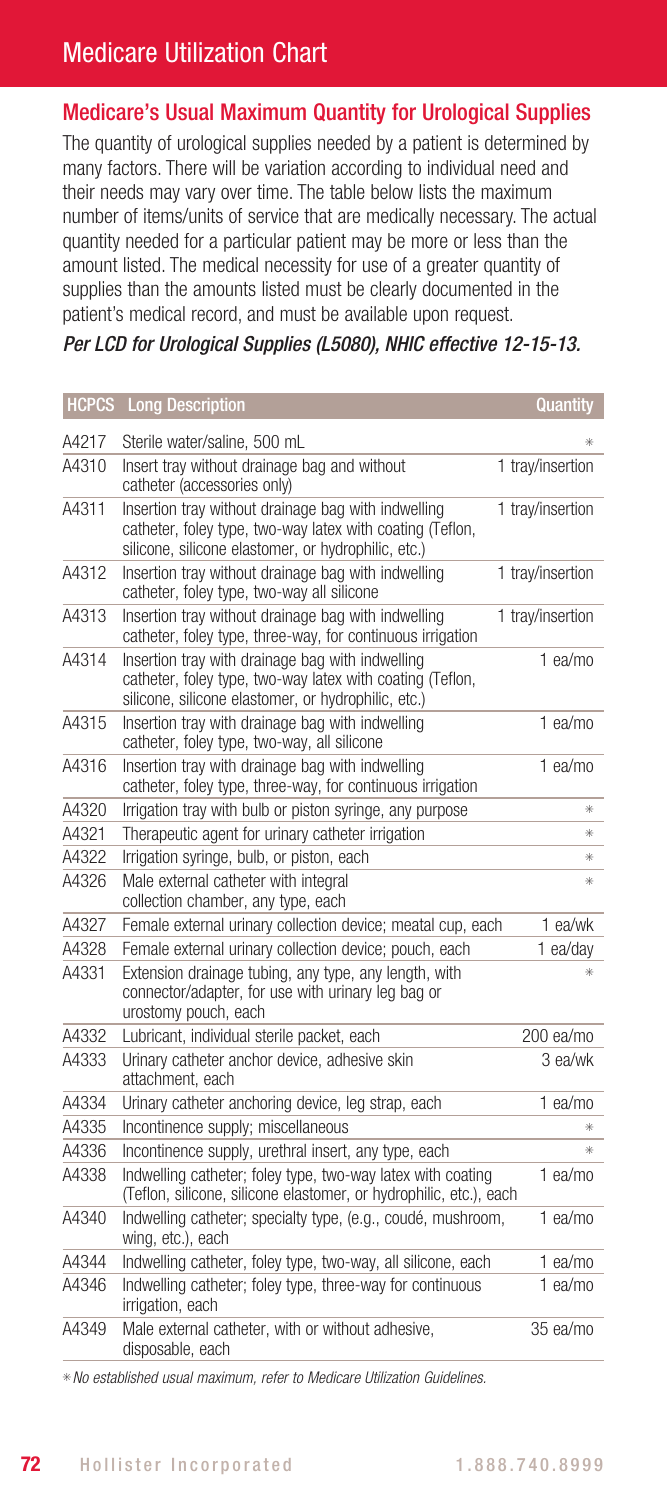|       | <b>HCPCS</b> Long Description                                                                                                                         | Quantity               |
|-------|-------------------------------------------------------------------------------------------------------------------------------------------------------|------------------------|
| A4351 | Intermittent urinary catheter; straight tip, with or without<br>coating (Teflon, silicone, silicone elastomer, or hydrophilic,<br>etc.), each         | $200$ ea/mo            |
| A4352 | Intermittent urinary catheter; coudé (curved) tip, with or<br>without coating (Teflon, silicone, silicone elastomeric, or<br>hydrophilic, etc.), each | $200$ ea/mo            |
| A4353 | Intermittent urinary catheter, with insertion supplies                                                                                                | $200$ ea/mo            |
| A4354 | Insertion tray with drainage bag but without catheter                                                                                                 | $1$ ea/mo              |
| A4355 | Irrigation tubing set for continuous bladder irrigation<br>through a three-way indwelling foley catheter, each                                        | 1 ea/dav               |
| A4356 | External urethral clamp or compression device<br>(not to be used for catheter clamp), each                                                            | $1$ ea/ $3$ mo         |
| A4357 | Bedside drainage bag, day or night, with or without<br>anti-reflux device, with or without tube, each                                                 | 2 ea/mo                |
| A4358 | Urinary drainage bag, leg or abdomen, vinyl, with or<br>without tube, with straps, each                                                               | 2 ea/mo                |
| A4360 | Disposable external urethral clamp or compression device,<br>with pad and/or pouch, each                                                              | NC.                    |
| A4402 | Lubricant, per ounce                                                                                                                                  | ⋇                      |
| A4450 | Tape, non-waterproof, per 18 square inches                                                                                                            | 10 units (18 sq in)/mo |
| A4452 | Tape, waterproof, per 18 square inches                                                                                                                | 10 units (18 sq in)/mo |
| A4455 | Adhesive remover or solvent (for tape, cement, or other adhesive),<br>per ounce                                                                       | ∗                      |
| A4520 | Incontinence garment, any type (e.g., brief, diaper), each                                                                                            | ⋇                      |
| A4456 | Adhesive remover, wipes, any type, each                                                                                                               | NС                     |
| A4554 | Disposable underpads, all sizes                                                                                                                       | sk.                    |
| A5102 | Bedside drainage bottle with or without tubing, rigid or<br>expandable, each                                                                          | 1 $ea/3 mo$            |
| A5105 | Urinary suspensory with leg bag, with or without tube, each                                                                                           | ∗                      |
| A5112 | Urinary drainage bag, leg or abdomen, latex, with or<br>without tube, with straps, each                                                               | 1 ea/mo                |
| A5113 | Leg strap; latex, replacement only, per set                                                                                                           | 米                      |
| A5114 | Leg strap, foam or fabric, replacement only, per set                                                                                                  | 字                      |
| A5131 | Appliance cleaner, incontinence and ostomy<br>appliances, per 16 ounce                                                                                | 1 (16 oz)/mo           |
| A5200 | Percutaneous catheter/tube anchoring device, adhesive<br>skin attachment                                                                              | ∗                      |
| A9270 | Non-covered item or service                                                                                                                           |                        |
|       |                                                                                                                                                       |                        |

✳  *No established usual maximum, refer to Medicare Utilization Guidelines.*

Note: Intermittent catheterization using a sterile intermittent catheter kit (A4353) is covered when the patient requires catheterization and the patient meets one of the following criteria (1-5):

- 1) The patient resides in a nursing facility
- 2) The patient is immunosuppressed, for example (not all-inclusive): on a regimen of immunossuppressive drugs post-transplant, on cancer chemotherapy, has AIDS, has a drug-induced state such as chronic oral corticosteriod use
- 3) The patient has radiologically documented vesico-urethral reflux while on a program of intermittent catheterization
- 4) The patient is a spinal-cord-injured-female with neurogenic bladder who is pregnant (for duration of pregnancy only)
- 5) The patient has had distinct, recurrent urinary tract infections, while on a program of sterile intermittent catheterization with A4351/A4352 and sterile lubricant A4332, twice within the 12 months prior to the initiation of sterile intermittent catheter kits.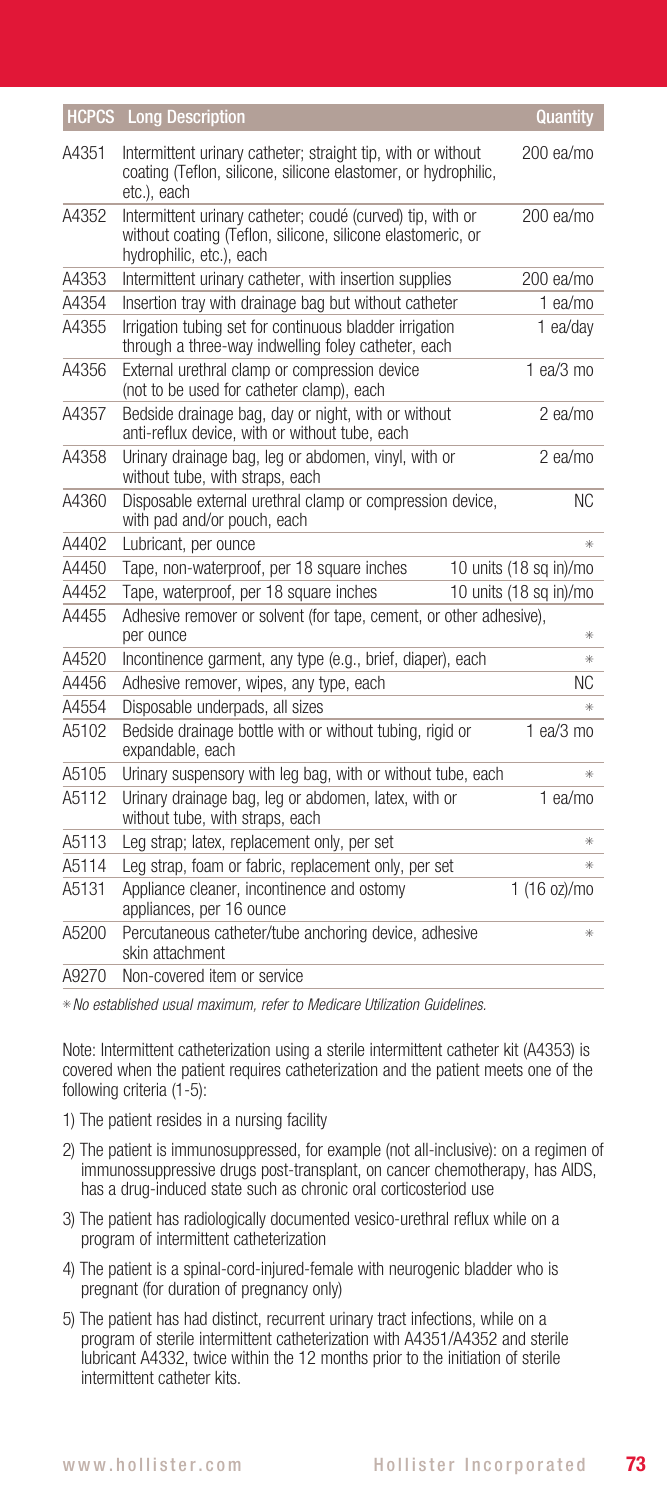

*Simple. Clean. Independence.*



The VaPro hydrophilic intermittent catheter helps provide users with a sense of assurance, ease, and well-being, thanks to its unique design and exceptional features. Finally, a hydrophilic catheter – with a tip and sleeve – that is easy to use and offers full protection.

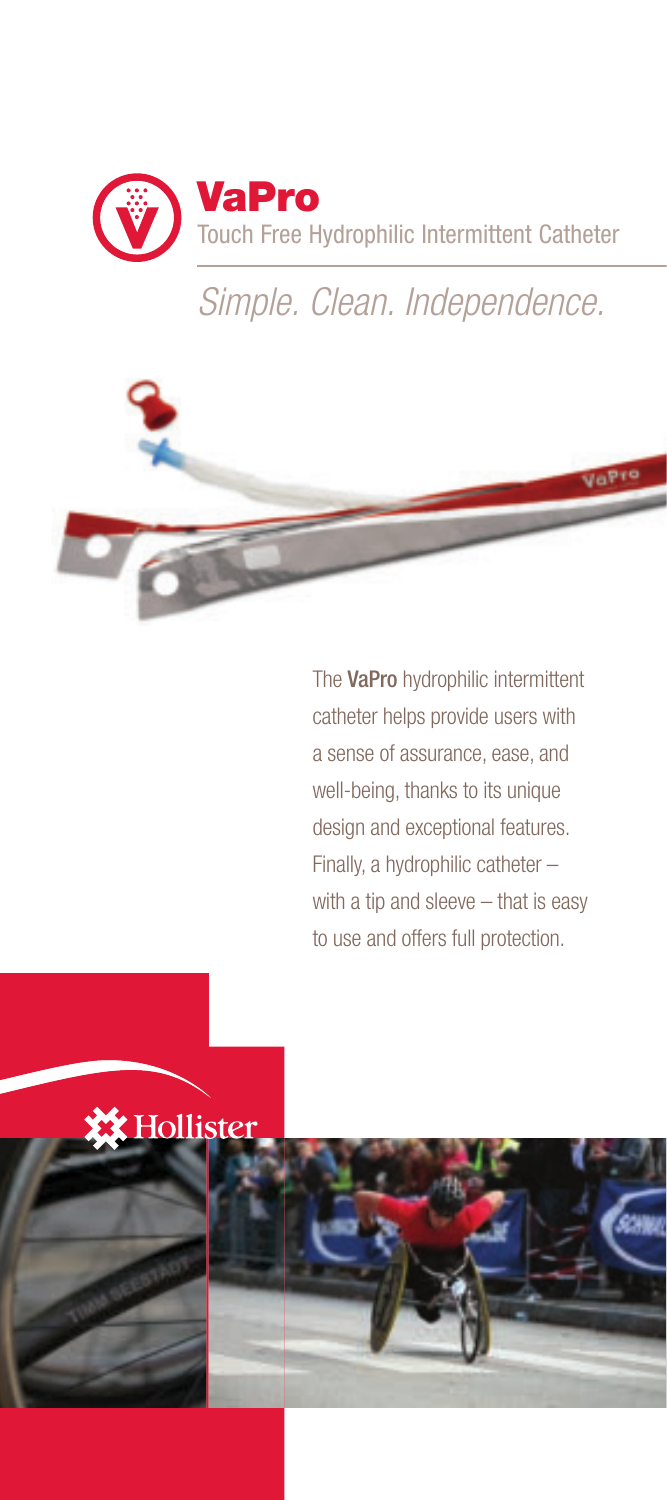#### VaPro Touch Free Hydrophilic Intermittent Catheter

72xxx Box of 30

- $\blacktriangleright$  Protective Tip
- **Protective Sleeve**
- ► Pre-Hydrated, Ready to Use
- ► Smooth Eyelets
- Not Made with Natural Rubber Latex

| <b>Stock No</b> | Length (inches) | <b>Size</b>      | <b>Description</b> |
|-----------------|-----------------|------------------|--------------------|
| 72102           | 8               | 10 <sub>Fr</sub> | Straight           |
| 72122           | 8               | 12 Fr            | Straight           |
| 72142           | 8               | 14 Fr            | Straight           |
| 72104           | 16              | 10 <sub>Fr</sub> | Straight           |
| 72124           | 16              | 12 Fr            | Straight           |
| 72144           | 16              | 14 Fr            | Straight           |
| 72164           | 16              | 16 Fr            | Straight           |
| 73124           | 16              | 12 Fr            | Coudé              |
| 73144           | 16              | 14 Fr            | Coudé              |
| 73164           | 16              | 16 Fr            | Coudé              |

#### DID YOU KNOW…

?

#### **Hollister** Introduces Only Touch-Free Hydrophilic Catheter

The VaPro hydrophilic intermittent catheter provides users with a sense of assurance, ease, and well-being, thanks to its unique design and exceptional features.

- Protective tip helps bypass bacteria in distral urethra
- Protective sleeve promotes confident handling, making catheter easier to grip
- Easy-to-open packaging with large finger holes and tear strip
- Pre-hydrated and ready to use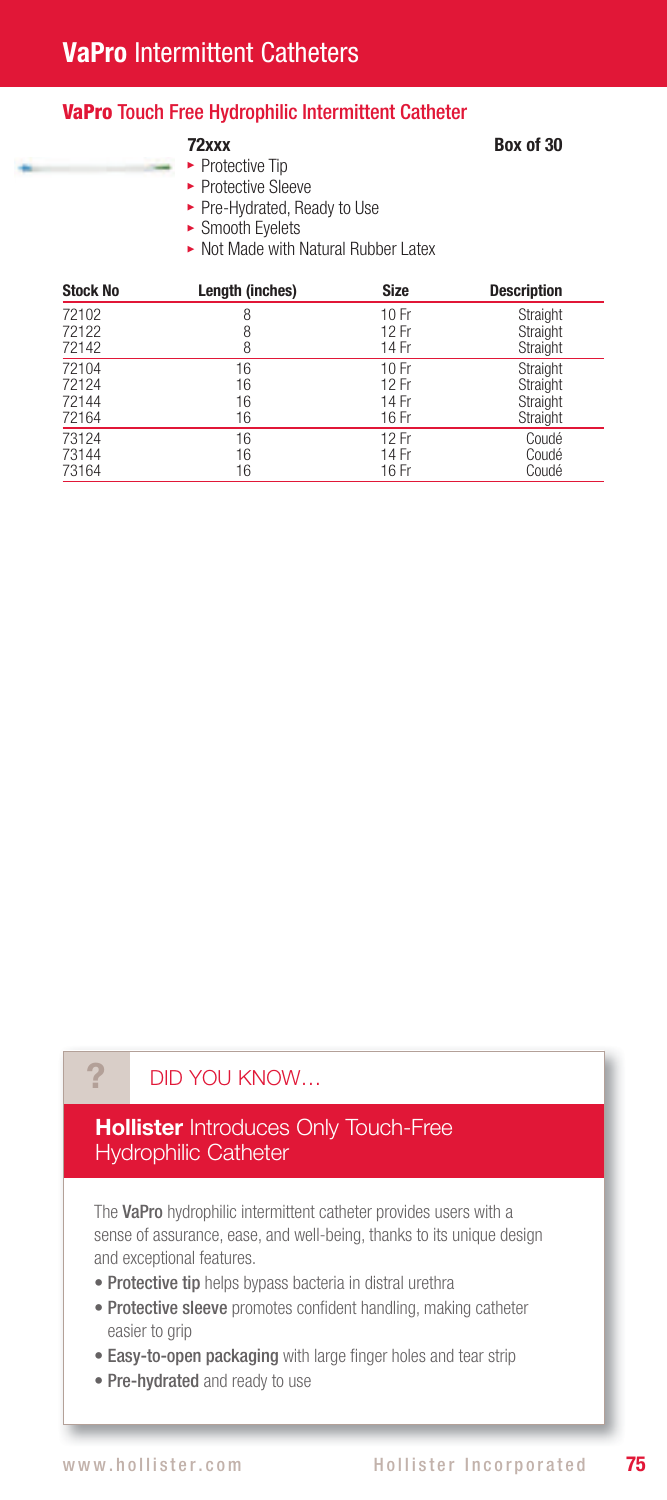



# Advance Plus Pocket

Touch Free Intermittent Catheter System Same product, same reimbursement, 60% smaller package

### Discreet. Convenient. Easy to Use.

Compact packaging for convenient storage and carrying • A gel reservoir to help eliminate the need for additional lubrication • An integrated collection bag to help you catheterize anytime, anywhere • A protective tip to help the catheter bypass environmental bacteria

> For more information visit www.hollisterpeoplefirst.com



\*Prescription Required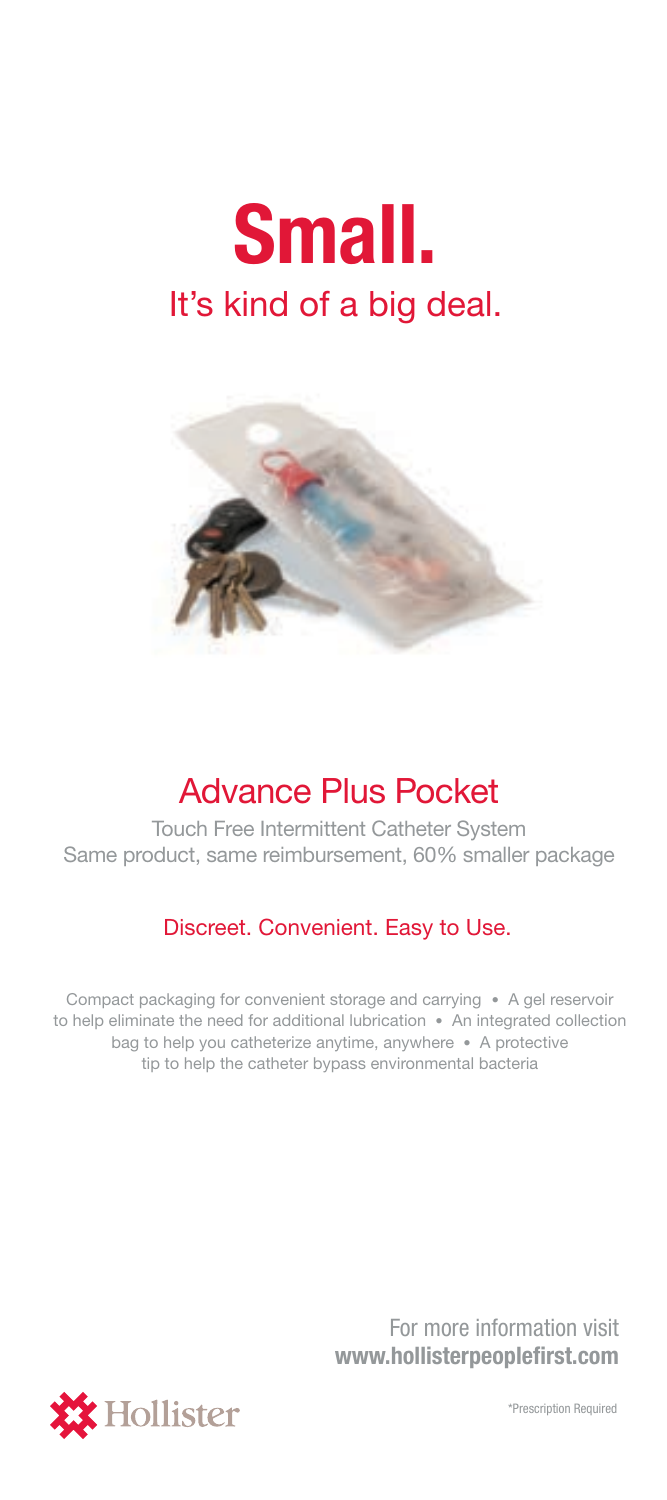#### Advance Plus Touch Free Intermittent Catheter System



#### 93xxx/94xxx/95xxx Box of 100

► 16" length

- 
- ► Gel Reservoir
- $\blacktriangleright$  Protective Tip
- ▶ 1500 mL Collection Bag with Large Handle
- ► Smooth Eyelets
- ► Not Made with Natural Rubber Latex
- ▶ Pocket Size is the Same Product, in a Smaller Package

#### HCPCS: A4353

| <b>Stock No</b> | <b>Size</b> | <b>Description</b> |
|-----------------|-------------|--------------------|
| 94064           | 6 Fr        | Straight           |
| 94084           | 8 Fr        | Straight           |
| 94104           | 10 Fr       | Straight           |
| 94124           | 12 Fr       | Straight           |
| 94144           | 14 Fr       | Straight           |
| 94164           | 16 Fr       | Straight           |
| 94184           | 18 Fr       | Straight           |
| 95124           | 12 Fr       | Coudé              |
| 95144           | 14 Fr       | Coudé              |
| 95164           | 16 Fr       | Coudé              |
| 93104           | 10 Fr       | Pocket             |
| 93124           | 12 Fr       | Pocket             |
| 93144           | 14 Fr       | Pocket             |
| 93164           | 16 Fr       | Pocket             |

#### **Advance Plus Touch Free Intermittent Catheter Kit**

#### 96xxx/97xxx Box of 100



- $\cdot$  16" length
	- Gel Reservoir
	- $\blacktriangleright$  Protective Tip
	- ▶ 1500 mL Collection Bag with Large Handle
	- ► Smooth Eyelets
	- ► Not Made with Natural Rubber Latex
	- $\blacktriangleright$  Kit Contains Gloves, Underpad Drape, and Benzalkonium Chloride Swabsticks

#### HCPCS: A4353

| <b>Stock No</b> | <b>Size</b> | <b>Description</b> |
|-----------------|-------------|--------------------|
| 96064           | 6 Fr        | Straight           |
| 96084           | 8 Fr        | Straight           |
| 96104           | 10 Fr       | Straight           |
| 96124           | 12 Fr       | Straight           |
| 96144           | 14 Fr       | Straight           |
| 96164           | 16 Fr       | Straight           |
| 96184           | 18 Fr       | Straight           |
| 97124           | 12 Fr       | Coudé              |
| 97144           | 14 Fr       | Coudé              |
| 97164           | 16 Fr       | Coudé              |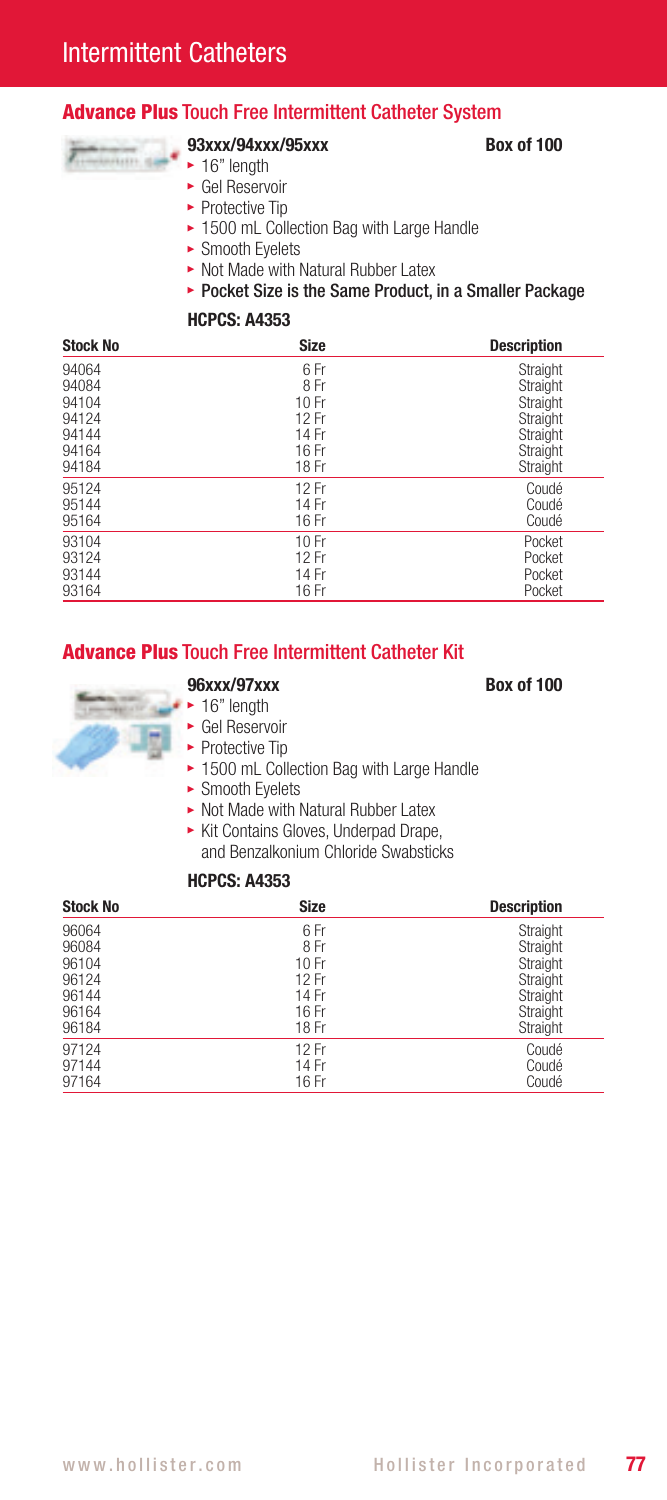# That's a relief.

Same trusted Apogee brand quality, now comfortably priced.



# Now Available Apogee IC

the Essentials Line of Intermittent Catheters

At Hollister, we strive to help healthcare professionals like you deliver a more rewarding and dignified quality of life for your patients.

Based on your feedback, Hollister has expanded our line of Apogee™ intermittent catheters to address declining reimbursement rates. Apogee IC catheters combine the comfort expected from the Apogee brand with the quality of a Hollister product—at a new lower price point.

### For more information contact your Hollister Representative or call 1.800.323.4060



 www.hollisterpeoplefirst.com © 2013 Hollister Incorporated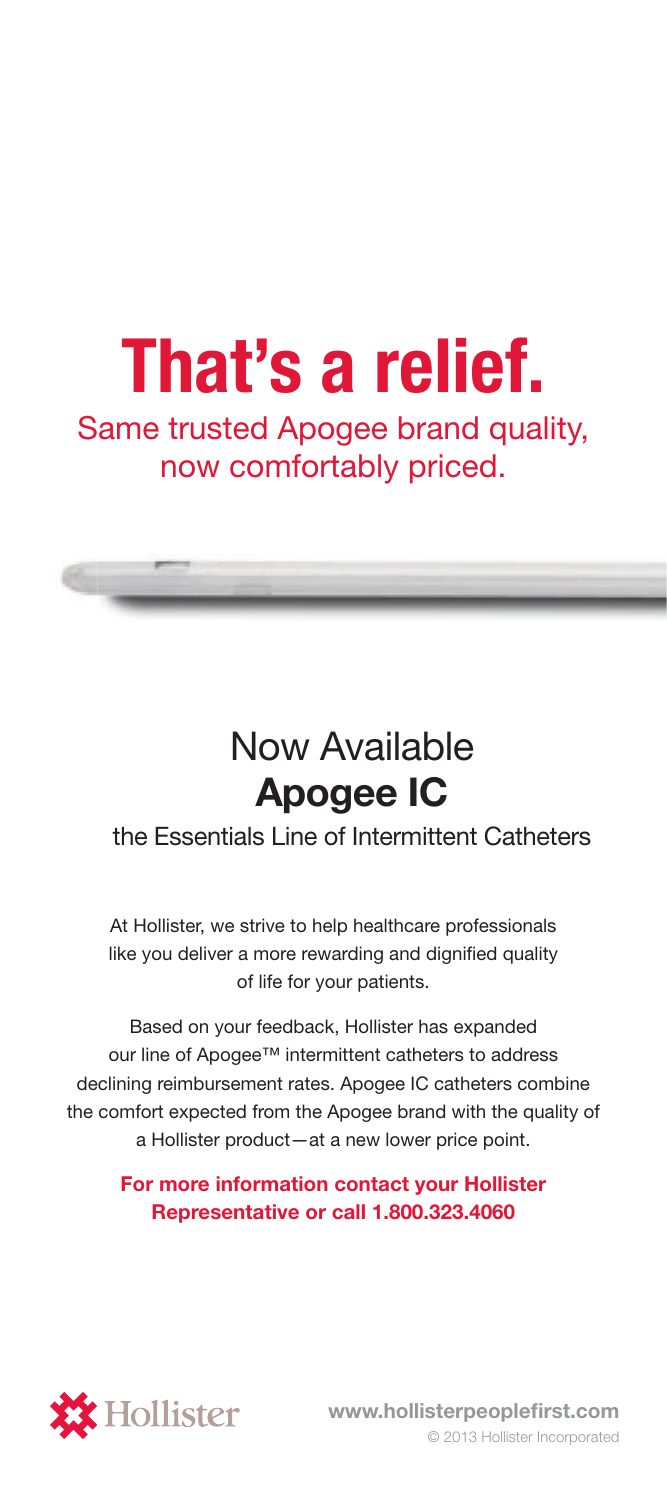# People First. Resource Center.

# An online resource for:

- » clinical information
- product education<br>
lifestyle tips
- » lifestyle tips
- » user stories, and more

products

For Clinical Information www.hollisterpeoplefirst.com/ clinician

For Secure Start Information www.hollisterpeoplefirst.com/ programs

For Educational Materials www.hollisterpeoplefirst.com/ people

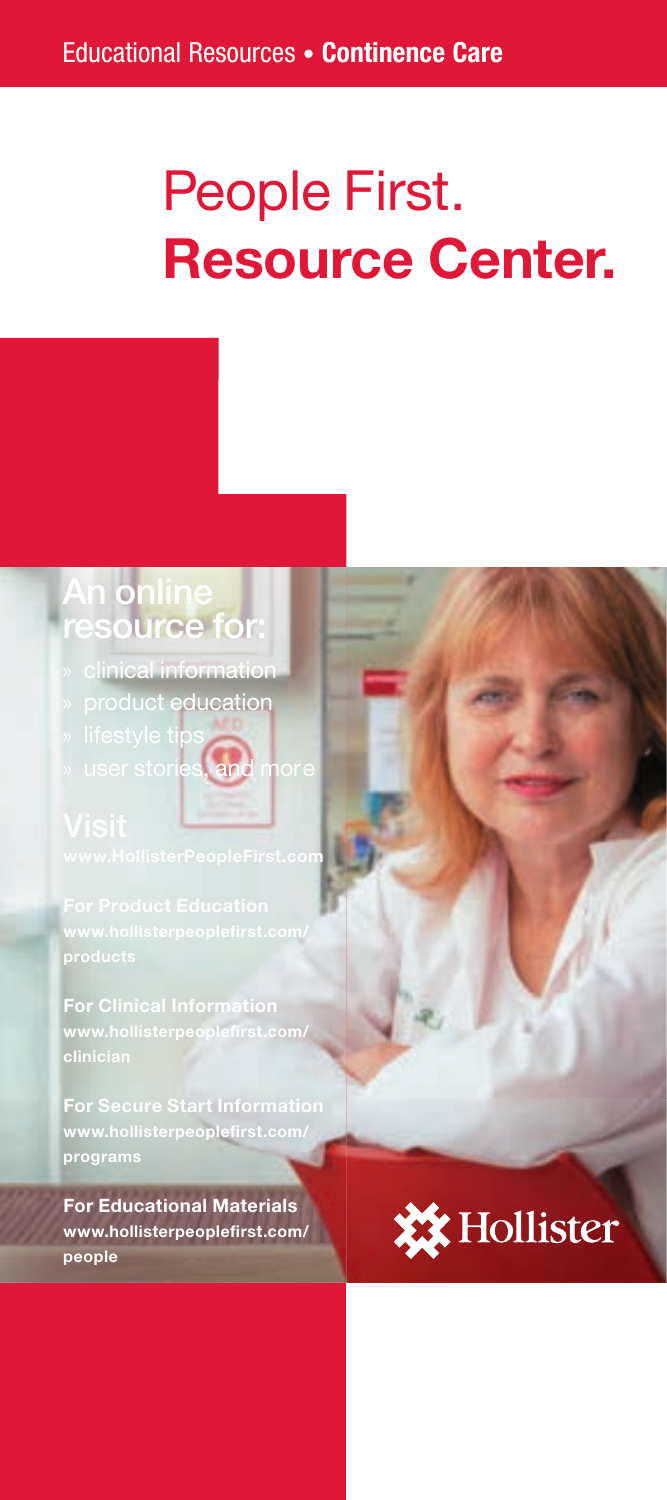# Index • Stock Number

| Stock No                            | Page(s) | <b>Stock No</b>                    | Page(s) | Stock No      | Page(s) |
|-------------------------------------|---------|------------------------------------|---------|---------------|---------|
| $10x$ 79                            |         | 1920x. 26                          |         | $509390$ 113  |         |
| $1410x$ 17                          |         | 1925x. 28                          |         | $509393$ 113  |         |
| $1420x$ 15                          |         |                                    |         | $509394$ 113  |         |
| $143x.$ 60                          |         |                                    |         | $509395$ 113  |         |
| $1430x$ 16                          |         |                                    |         | $509396$ 113  |         |
| $1440x$ 18                          |         | $314x$ 61                          |         | 517210120     |         |
| $1450x$ 19                          |         | $318x. \ldots. \ldots. \ldots. 61$ |         | 517220120     |         |
| $1460x$ 15                          |         | $32004$ 92                         |         | $519904$ 119  |         |
| $1470x$ 16                          |         | 3200592                            |         | $519906$ 119  |         |
| $1480x$ 18                          |         |                                    |         | 519921118     |         |
| $149x$ , 19                         |         | 3200792                            |         | 519923118     |         |
|                                     |         |                                    |         | 519925118     |         |
| $1520x$ 15                          |         | $322x$ 59                          |         | $519930$ 118  |         |
| $1540x$ 18                          |         | $323x.$ 59                         |         |               |         |
| $1550x$ 19                          |         | $327x$ 60                          |         | $519932$ 118  |         |
| $1560x.$ 15                         |         |                                    |         | 519935118     |         |
| $1580x$ 18                          |         | $332x.$ 60                         |         | 519953118     |         |
| $1590x$ 19                          |         | $334x$ 57                          |         | 519954118     |         |
| $1610x$ 16                          |         | $340x$ 58                          |         | 519955118     |         |
| $1640x$ 16                          |         | $360x.$ 59                         |         | $519956$ 118  |         |
| $1796$ 38                           |         | $366x$ 59                          |         | 519957118     |         |
| $1800x$ 20                          |         | $370x$ 55                          |         | 519958118     |         |
| $1801x.$ 22                         |         | $372x.$ 54                         |         | $519959$ 118  |         |
| $1810x$ 21                          |         | $373x$ 56                          |         | $519963$ 118  |         |
| $1811x$ . 20                        |         | $374x$ 55                          |         | 519965118     |         |
| $1812x. \ldots. \ldots. 21$         |         | $376x.$ 54                         |         | $52931x.$ 110 |         |
| $1813x$ 20                          |         | $3761$ 45                          |         | 529937115     |         |
| $1814x$ 21                          |         | $3774$ 46                          |         | 529938115     |         |
| $1816x$ 21                          |         | $3777$ 43                          |         | $529939$ 115  |         |
| $1817x$ 21                          |         | $3778$ 43, 65                      |         | $529940$ 115  |         |
| $1818x$ 20                          |         | 379544,65                          |         | 529967115     |         |
| $1819x$ 20                          |         | $3796$ 43,65                       |         | $529968$ 115  |         |
| $1820x.$ 21                         |         | 379744,65                          |         | $529969$ 115  |         |
| $1828x$ 20                          |         | $3799$ 45                          |         | $529972$ 117  |         |
| $18282$ 45                          |         | $380x.$ 56                         |         | 529973117     |         |
| $1829x$ 20                          |         | $381x$ 56                          |         | $529974$ 117  |         |
| 1829215                             |         | $382x$ 58                          |         | 529975120     |         |
| $1832x$ 22                          |         | 383x. 56                           |         | 529976120     |         |
| 1833x. 23                           |         | $384x$ 57                          |         | 529977120     |         |
| $1835x$ 23                          |         | $387x$ 57                          |         | 529978120     |         |
| $1836x$ 22                          |         | $389x.$ 56                         |         | 529979120     |         |
| $1837x$ 22                          |         | $390x.$ 58                         |         | $550x$ 112    |         |
| $1838x$ 23                          |         | 506487114                          |         | $716x.$ 60    |         |
| $18382$ 45                          |         | 506488114                          |         | 72xxx 75      |         |
| $1839x$ 23                          |         | 506489 114                         |         | $7299$ 48.53  |         |
| $18392$ 45                          |         | 509341114                          |         | $7300$ 48, 53 |         |
| $1840x.$ 24                         |         | 509342114                          |         | 7331 50       |         |
| 1840246                             |         | 509345                             | . 112   | $7700$ 51     |         |
| $1841x. \ldots. \ldots. \ldots. 24$ |         | $509346$ 112                       |         | 771x49        |         |
| $18412$ 46                          |         | $509379$ 114                       |         | 7721 52       |         |
| $1842x.$ 24                         |         | 509380113                          |         | 7723 52       |         |
| $1873x$ 23                          |         | 509381113                          |         | 7724 53       |         |
| $1875x$ 23                          |         | 509382113                          |         | 7728 53       |         |
| $1900x.$ 25                         |         | 509384113                          |         | 773x. 49      |         |
| $1905x$ 27                          |         | 509387113                          |         | $7730$ 48,65  |         |
| $1910x.$ 25                         |         | 509388113                          |         | 7731 48       |         |
| $1915x.$ 27                         |         | 509389113                          |         | $7736$ 50     |         |
|                                     |         |                                    |         |               |         |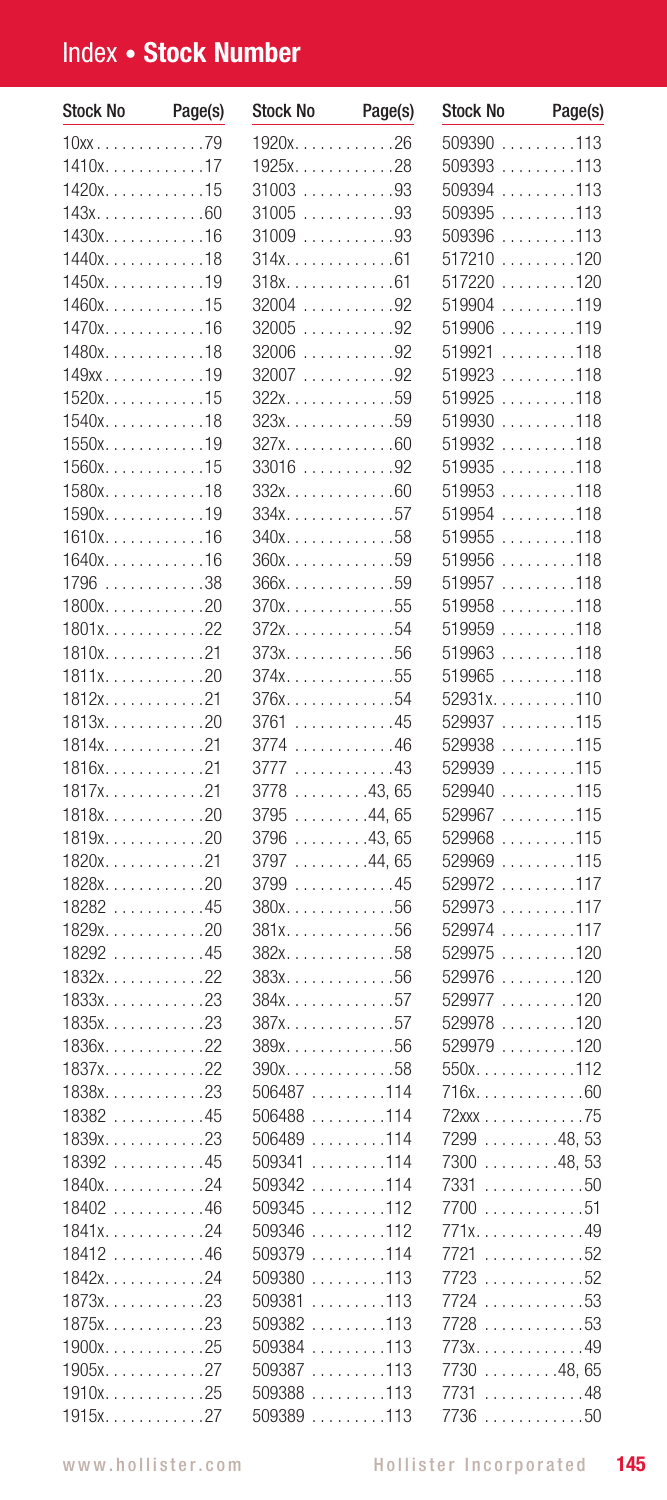# Index • Stock Number

| Stock No | Page(s)         | Stock I      |
|----------|-----------------|--------------|
|          | $7740$ 53       | 862x.        |
|          | 7760 48         | 8631.        |
|          | 7766 50         | 863x.        |
| 7767     | . 50            | 8641         |
|          | 780x. 47        | 864x.        |
|          | 7800 51         | 8651.        |
|          | 78500 48        | 872x.        |
| 78501    | . 48            | 873x.        |
| 7905     | . 51            | 874x.        |
|          | 790648,65       | 875x.        |
|          |                 | 877x.        |
|          | 7910 51         |              |
| 7917     | . 49            | 8770.        |
|          | 79300 47, 65    | 8800<br>l,   |
| 79301    | . 47            | 8801<br>l,   |
|          | 79400 47        | 881x.        |
|          | 795xx47         | 883xx.       |
|          | 796xx47         | 88300        |
|          | 80xx33          | 88302        |
|          | 8031 30         | 884xx.       |
| 8081     | . 30            | 88400        |
|          | 81xx33          | 88401        |
| 8131     | . 30            | 88402        |
| 8181     | . 30            | 88501        |
|          | 8011036,64      | 887xx.       |
|          | 8007036,64      | 88700        |
|          | 8107036,64      | 88800        |
|          | 8111036,64      | 890x.        |
|          | 821xx38         | 89001        |
|          | 82100 37        | 89002        |
|          | 823xx37         | 89003        |
|          | 82300 37        | 89004        |
|          | 82302 37        | 89005        |
| 82400    | .37             | 910x.        |
|          | $82402$ 37      | 920x.        |
|          | 82500 37        | 931xx.       |
| 8331     | .29             | 9342.        |
|          | .57             |              |
| 834x.    |                 | 9343<br>9345 |
|          | 843x. 39<br>.38 | l,           |
| 844x.    |                 | 9346.        |
|          | 8440 38         | 9348<br>l,   |
| 8450     | .38             | 9349         |
| 8460     | .38             | 94xxx.       |
| 846x.    | .38             | 940xx.       |
|          | 847x39          | 941xx.       |
|          | 848x. 39        | 951xx.       |
|          | 849x. 39        | 960xx.       |
|          | 850x. 34        | 961xx.       |
|          | 851x. 35        | 9645<br>l,   |
|          | 852x. 34        | 9655         |
|          | 853x. 32        | 970x.        |
| 8531     | .29             | 971xx.       |
|          | 855x. 32        | 974xx.       |
| 8551     | . 29            | 975xx.       |
|          | 858x. 34        | 976xx.       |
|          | 859x. 35        | 977x. .      |
|          | 861x. 35        | 9779.        |

| Stock                        | No                   |    |          |                      |                      |    |    |                      |                      |                      | Page(s)  |
|------------------------------|----------------------|----|----------|----------------------|----------------------|----|----|----------------------|----------------------|----------------------|----------|
| 862x.<br>l                   | ï                    | ֦  |          |                      |                      |    | ֦  |                      |                      |                      | .35      |
| 8631                         | l                    |    |          |                      |                      |    | l  |                      |                      | l                    | .29      |
| 863x.                        |                      | ֦  |          |                      |                      | ֦  |    |                      |                      |                      | .32      |
| l                            |                      |    |          |                      |                      |    |    |                      |                      |                      |          |
| 8641                         |                      |    |          |                      |                      |    |    |                      |                      |                      | 29       |
| 864x.                        | ֦                    | ï  | ï        | l                    | l                    | ֦  | ֦  |                      |                      | l                    | .33      |
| 8651                         |                      |    |          |                      |                      |    |    |                      |                      |                      | 29       |
| 872x.                        |                      |    |          |                      |                      |    |    |                      |                      |                      | 54<br>l, |
| 873x.                        | ֦                    | ï  | ï        | l                    | l                    | ï  | ֦  |                      |                      |                      | 55<br>l, |
| 874x.                        |                      |    |          |                      |                      |    |    |                      |                      |                      | 55       |
| 875x.                        |                      |    |          |                      |                      |    |    |                      |                      |                      | 54       |
| 877x.                        | ï                    | ï  | ï        | l                    | l                    | ï  | ֦  |                      |                      | l                    | 55<br>l  |
| 8770                         |                      |    |          |                      |                      |    |    |                      |                      |                      | .50      |
| 8800                         |                      |    |          |                      |                      |    |    |                      |                      |                      | .49      |
| 8801                         |                      |    |          |                      |                      |    |    |                      |                      |                      | .49      |
| 881x.                        | ֦                    | ֦  | l        | l                    | l                    | ï  | ֦  |                      |                      | ï                    | .56      |
|                              |                      |    |          |                      |                      |    |    |                      |                      |                      | .33      |
| 883xx                        |                      |    |          |                      |                      |    |    |                      |                      |                      |          |
| 88300                        | ֦                    | ֦  | l        | l                    | l                    | ï  | ֦  |                      |                      | l                    | .30      |
| 88302                        |                      |    |          |                      |                      |    |    |                      |                      |                      | 31       |
| 884xx                        |                      |    |          |                      |                      |    |    |                      |                      |                      | .33      |
| 88400                        | ֦                    | ֦  |          | l                    | l                    | ï  | ֦  |                      |                      | l                    | .30      |
| 88401                        |                      |    |          |                      |                      |    |    |                      |                      |                      | 31       |
| 88402                        |                      |    |          |                      |                      |    |    |                      |                      |                      | .31      |
| 88501                        | ֦                    | ֦  | l        | l                    | l                    | ï  | ֦  |                      |                      | l                    | .32      |
| 887xx                        |                      |    |          |                      |                      |    |    |                      |                      |                      | 34       |
| 88700                        | ï                    |    |          |                      |                      |    |    |                      |                      |                      | .31      |
|                              |                      |    |          |                      |                      |    |    |                      |                      |                      | .31      |
| 88800                        | ֦                    | ֦  |          | l                    | l                    | ï  | ֦  |                      |                      | ï                    |          |
| 890x.                        | ï                    |    |          |                      |                      |    |    |                      |                      |                      | .57      |
| 89001                        |                      |    |          |                      |                      |    |    |                      |                      |                      | .40      |
| 89002                        | ֦                    | ֦  | l        | l                    | l                    | ï  | ֦  |                      |                      |                      | .40      |
| 89003                        |                      |    |          |                      |                      |    |    |                      |                      |                      | .40      |
| 89004                        |                      |    |          |                      |                      |    |    |                      |                      |                      | .40      |
| 89005                        | l                    | ֦  |          | l                    | l                    | ï  | ֦  |                      |                      | ï                    | .41      |
| 910x.                        |                      |    |          |                      |                      |    |    | l                    |                      |                      | .81      |
| 920x.                        |                      |    |          |                      |                      |    |    |                      |                      |                      | .81      |
| 931xx<br>ï                   | ï                    | ï  | ï        | l                    | l                    | ï  | ֦  | l                    |                      |                      | .77      |
| 9342                         |                      |    |          |                      |                      |    |    |                      |                      |                      | .83      |
| 9343                         |                      |    |          |                      |                      |    |    |                      |                      |                      | .83      |
|                              |                      |    |          |                      |                      |    |    |                      |                      |                      |          |
| 9345                         | ï                    | ï  | ï        | l                    | l                    | ï  | ֦  |                      |                      |                      | .83      |
| 9346                         |                      |    |          |                      |                      |    | ï  | l                    |                      |                      | .83      |
| 9348                         |                      |    |          |                      |                      |    |    |                      |                      |                      | .82      |
| 9349<br>ï                    | ï                    | ï  | ï        | l                    | l                    | ï  | ֦  | l                    | ï                    | ï                    | 82<br>l, |
| 94xxx                        |                      |    |          |                      |                      |    |    |                      |                      |                      | 77       |
| 940xx                        |                      |    |          |                      |                      |    |    |                      |                      |                      | 77       |
| 941xx.                       | $\ddot{\phantom{a}}$ |    |          |                      | $\ddot{\phantom{0}}$ |    |    |                      |                      |                      | .77      |
| 951xx                        |                      | l, |          |                      |                      |    | ,  | ł.                   |                      | l,                   | .77      |
| 960xx.                       | l,                   | l, | Ĭ.       | l,                   | l                    | l, | Į, |                      | $\ddot{\phantom{0}}$ | l,                   | .77      |
| 961xx.                       |                      |    |          |                      |                      |    |    |                      |                      |                      | .77      |
|                              | Į,                   |    |          |                      |                      |    |    | ,                    |                      |                      |          |
| 9645<br>l                    | l,                   | l, | Ĭ.       |                      |                      |    |    |                      |                      | $\ddot{\phantom{0}}$ | .82      |
| 9655<br>$\ddot{\phantom{a}}$ | l,                   | l, | l.       | l                    | l                    | l  | l  | Ĭ.                   | $\ddot{\phantom{0}}$ | l                    | .82      |
| 970x                         | $\ddot{\phantom{0}}$ |    |          |                      |                      |    |    |                      |                      | $\ddot{\phantom{0}}$ | .64      |
| 971xx.                       | l,                   | l, | Ĭ.       |                      |                      |    |    |                      |                      | l,                   | .77      |
| 974xx.                       | l,                   | l, | Ĭ.       | l,                   | $\ddot{\phantom{a}}$ |    | l, | $\ddot{\phantom{0}}$ | $\ddot{\phantom{0}}$ | l,                   | . 81     |
| 975xx.                       | $\ddot{\phantom{0}}$ |    | l,       | $\ddot{\phantom{0}}$ | l,                   |    |    | $\ddot{\phantom{0}}$ | $\ddot{\phantom{0}}$ |                      | .81      |
| 976xx.                       | l,                   |    | $\cdots$ |                      | $\tau$ , $\tau$ ,    |    |    |                      |                      | $\ddot{\phantom{0}}$ | .81      |
| 977x.                        | l.                   |    | $\cdots$ |                      | $\ldots$             |    |    | $\ddot{\phantom{0}}$ | Ĭ.                   |                      | .64      |
| 977950,64                    |                      |    |          |                      |                      |    |    |                      |                      |                      |          |

| Stock No        |  |  |  |  |  |  | Page(s)               |
|-----------------|--|--|--|--|--|--|-----------------------|
| 9780            |  |  |  |  |  |  | . 98                  |
| 9781            |  |  |  |  |  |  | . 98                  |
| 9782            |  |  |  |  |  |  | . 98                  |
| 9785            |  |  |  |  |  |  | . 98                  |
| 9786            |  |  |  |  |  |  | . 98                  |
| 9788            |  |  |  |  |  |  | . 97                  |
| 9799            |  |  |  |  |  |  | . 97                  |
| 9800            |  |  |  |  |  |  | . 97                  |
| 9805            |  |  |  |  |  |  | . 82                  |
| 9811            |  |  |  |  |  |  | . 84                  |
| 9814            |  |  |  |  |  |  | . 82                  |
| 9821            |  |  |  |  |  |  | . 94                  |
| 9822            |  |  |  |  |  |  | . 94                  |
| 9823            |  |  |  |  |  |  | . 94                  |
| 9839            |  |  |  |  |  |  | $\ldots 51, 65, 84$   |
| 9840            |  |  |  |  |  |  | . 84                  |
| 9873            |  |  |  |  |  |  | . 84                  |
| 9880.           |  |  |  |  |  |  | . 94                  |
| Bxxx 80         |  |  |  |  |  |  |                       |
| BxxxB 80        |  |  |  |  |  |  |                       |
| HB2214 111      |  |  |  |  |  |  |                       |
| HB4414 111      |  |  |  |  |  |  |                       |
| HB6614 111      |  |  |  |  |  |  |                       |
| HBT0906 111     |  |  |  |  |  |  |                       |
| HBHD4450111     |  |  |  |  |  |  |                       |
| HBHD6675111     |  |  |  |  |  |  |                       |
| <b>HBRF4414</b> |  |  |  |  |  |  | . 111                 |
| <b>HBRF2258</b> |  |  |  |  |  |  | . 111                 |
| <b>HBRF4475</b> |  |  |  |  |  |  | . 111                 |
| HBRF2650        |  |  |  |  |  |  | $\ldots \ldots$ . 111 |
| HBRSxx111       |  |  |  |  |  |  |                       |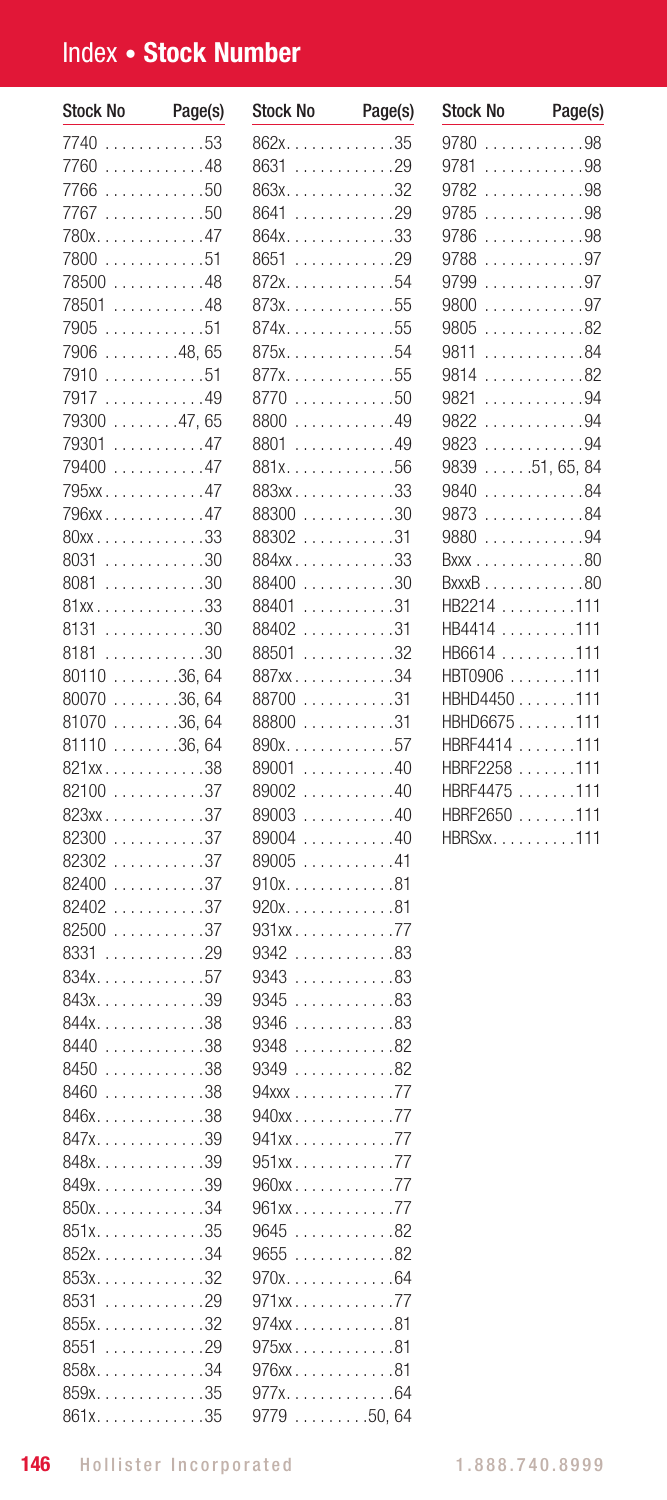## Index • Product Name

| Name                                                               | Page(s) |
|--------------------------------------------------------------------|---------|
|                                                                    |         |
| ActiFlo Catheter Kits with Disposable Odor-Barrier Collection Bags |         |
|                                                                    |         |
|                                                                    |         |
|                                                                    |         |
|                                                                    |         |
|                                                                    |         |
|                                                                    |         |
|                                                                    |         |
|                                                                    |         |
|                                                                    |         |
|                                                                    |         |
| Bedside Drainage Collection System with Anti-Reflux Valve 51, 84   |         |
|                                                                    |         |
|                                                                    |         |
|                                                                    |         |
|                                                                    |         |
|                                                                    |         |
| CenterPointLock Flat Skin Barriers with Floating Flanges 54-55     |         |
|                                                                    |         |
|                                                                    |         |
|                                                                    |         |
|                                                                    |         |
|                                                                    |         |
|                                                                    |         |
|                                                                    |         |
|                                                                    |         |
|                                                                    |         |
|                                                                    |         |
|                                                                    |         |
|                                                                    |         |
|                                                                    |         |
|                                                                    |         |
|                                                                    |         |
|                                                                    | 81      |
|                                                                    |         |
|                                                                    |         |
|                                                                    |         |
|                                                                    |         |
|                                                                    |         |
|                                                                    |         |
|                                                                    |         |
|                                                                    |         |
|                                                                    |         |
|                                                                    |         |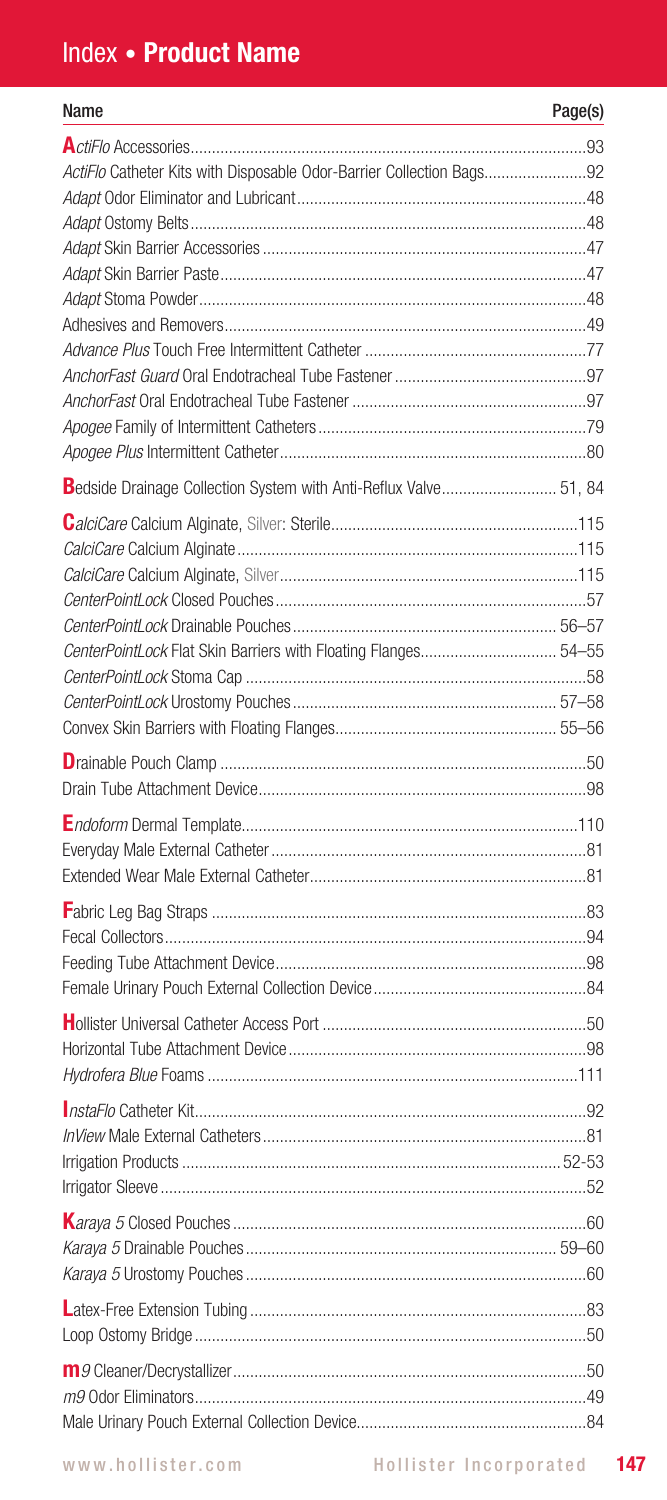## Index • Product Name

| Name                                                                   | Page(s) |
|------------------------------------------------------------------------|---------|
|                                                                        |         |
| New Image Convex Skin Barriers with Integrated Floating Flanges  18-19 |         |
|                                                                        |         |
| New Image Flat Skin Barriers with Integrated Floating Flanges 15-17    |         |
|                                                                        |         |
|                                                                        |         |
|                                                                        |         |
|                                                                        |         |
|                                                                        |         |
|                                                                        |         |
|                                                                        |         |
|                                                                        |         |
|                                                                        |         |
|                                                                        |         |
|                                                                        |         |
|                                                                        |         |
|                                                                        |         |
|                                                                        |         |
|                                                                        |         |
|                                                                        |         |
|                                                                        |         |
|                                                                        |         |
|                                                                        |         |
|                                                                        |         |
|                                                                        |         |
|                                                                        |         |
|                                                                        |         |
|                                                                        |         |
|                                                                        |         |
|                                                                        |         |
|                                                                        |         |
|                                                                        |         |
|                                                                        |         |
|                                                                        |         |
|                                                                        |         |
|                                                                        |         |
|                                                                        |         |
|                                                                        |         |
|                                                                        |         |
|                                                                        |         |
|                                                                        |         |
|                                                                        |         |
|                                                                        |         |
|                                                                        |         |
|                                                                        |         |
|                                                                        |         |
|                                                                        |         |
|                                                                        |         |
|                                                                        |         |
|                                                                        |         |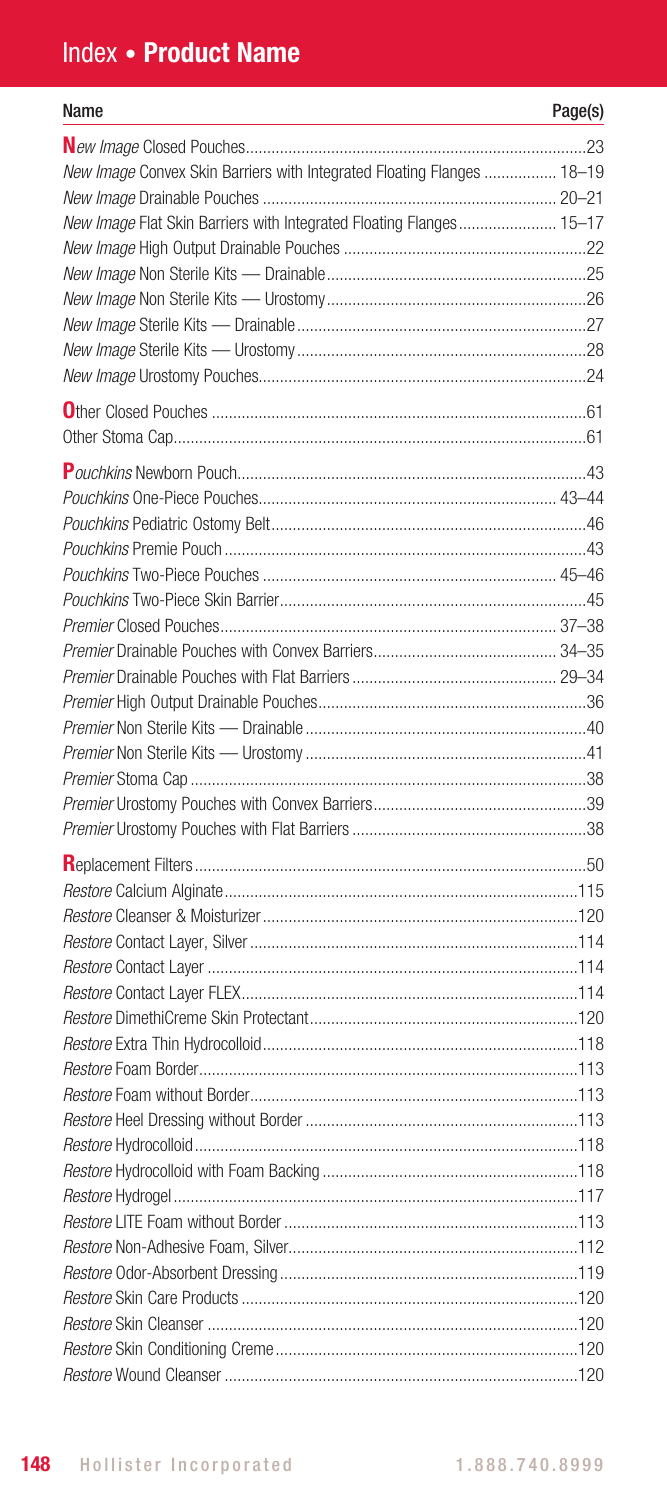| Name | Page(s) |
|------|---------|
|      |         |
|      |         |
|      |         |
|      |         |
|      |         |
|      |         |
|      |         |
|      |         |
|      |         |
|      |         |
|      |         |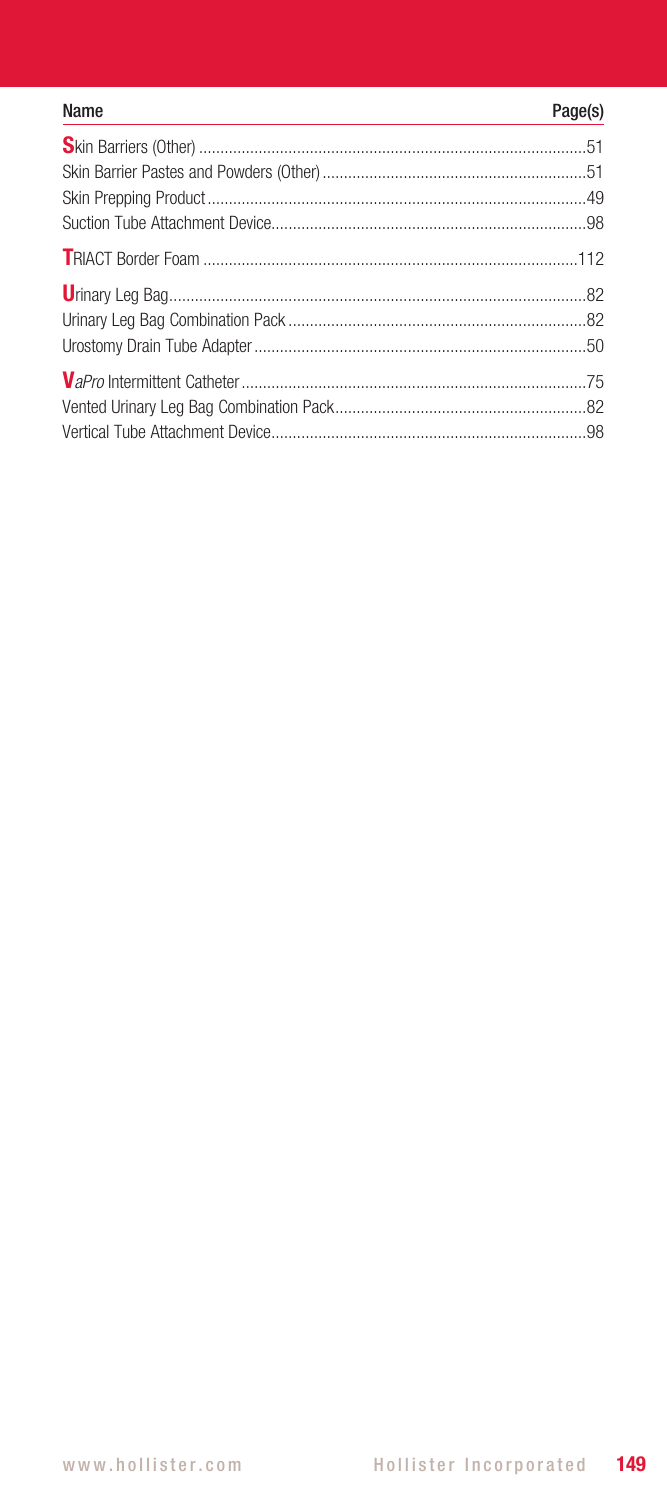# Index • HCPCS Codes

| <b>HCPCS</b>                            | Page(s) | HCPCS | Page(s)                          |
|-----------------------------------------|---------|-------|----------------------------------|
|                                         |         |       |                                  |
|                                         |         |       | A5055 38, 58, 61                 |
|                                         |         |       |                                  |
|                                         |         |       |                                  |
|                                         |         |       | A5061 30, 31, 32, 40, 43         |
|                                         |         |       |                                  |
|                                         |         |       | A5063 20, 21, 25, 27, 45, 56, 57 |
|                                         |         |       |                                  |
|                                         |         |       |                                  |
|                                         |         |       |                                  |
|                                         |         |       |                                  |
|                                         |         |       |                                  |
|                                         |         |       |                                  |
| A4367 46, 48, 53                        |         |       |                                  |
| A4368 50, 56, 59                        |         |       |                                  |
|                                         |         |       |                                  |
| A4373 18, 19, 56                        |         |       |                                  |
|                                         |         |       |                                  |
|                                         |         |       |                                  |
| A4388 29, 32, 33, 40                    |         |       |                                  |
|                                         |         |       |                                  |
|                                         |         |       |                                  |
|                                         |         |       | A6209 49, 111, 112, 113, 119     |
| A4397 52, 53, 58                        |         |       | A6210 111, 112, 113              |
|                                         |         |       | A6211 111, 119                   |
|                                         |         |       | A6212 111, 112, 113              |
|                                         |         |       | A6213 112, 113                   |
|                                         |         |       |                                  |
|                                         |         |       |                                  |
| A4407 18, 19, 55                        |         |       |                                  |
|                                         |         |       |                                  |
| A440915, 16, 17, 25, 26, 27, 52, 54, 55 |         |       |                                  |
|                                         |         |       |                                  |
|                                         |         |       |                                  |
|                                         |         |       |                                  |
| A4414 15, 16, 25, 26, 27, 45, 54, 55    |         |       |                                  |
| A4415 15, 25, 27, 54, 55                |         |       | A9270 82, 120                    |
|                                         |         |       |                                  |
|                                         |         |       |                                  |
|                                         |         |       |                                  |
| A4419 22, 23, 45, 57                    |         |       |                                  |
|                                         |         |       |                                  |
| A4424 30, 31, 33, 34, 44                |         |       |                                  |
| A4425 20, 21, 45, 56                    |         |       |                                  |
|                                         |         |       |                                  |
|                                         |         |       |                                  |
|                                         |         |       |                                  |
| A4432 24, 28, 46, 57, 58                |         |       |                                  |
|                                         |         |       |                                  |
|                                         |         |       |                                  |
|                                         |         |       |                                  |
|                                         |         |       |                                  |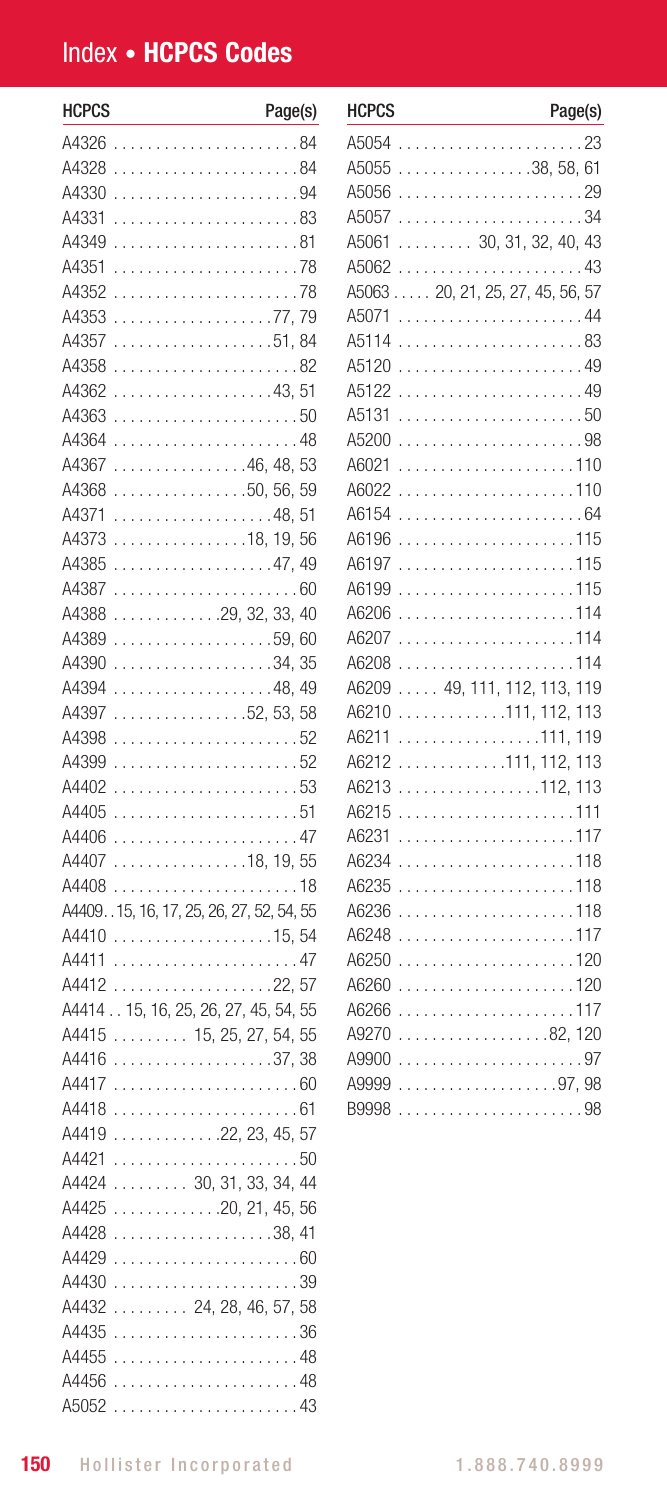The Hollister logo, Hollister, ActiFlo, Adapt, Advance Plus, Advance Plus Pocket, AF300, AnchorFast, AnchorFast Guard, Apogee, Apogee Plus, C3 Life, CalciCare, CenterPointLock, ComfortWear, ConnectEd,<br>Extended Wear, Everyday, Flextend, Flextend M, FlexWear, FormaFlex, "Hollister Ostomy. Details Matter",<br>HolliHesive, Insta QuietWear, Restore, Secure Start, SoftFlex, Triact, and VaPro are trademarks of Hollister Incorporated.

Hydrofera Blue and Hydrofera Blue Ready are trademarks of Hydrofera LLC.

All other trademarks and copyrights are the property of their respective owners.

© 2014 Hollister Incorporated. Printed in USA.